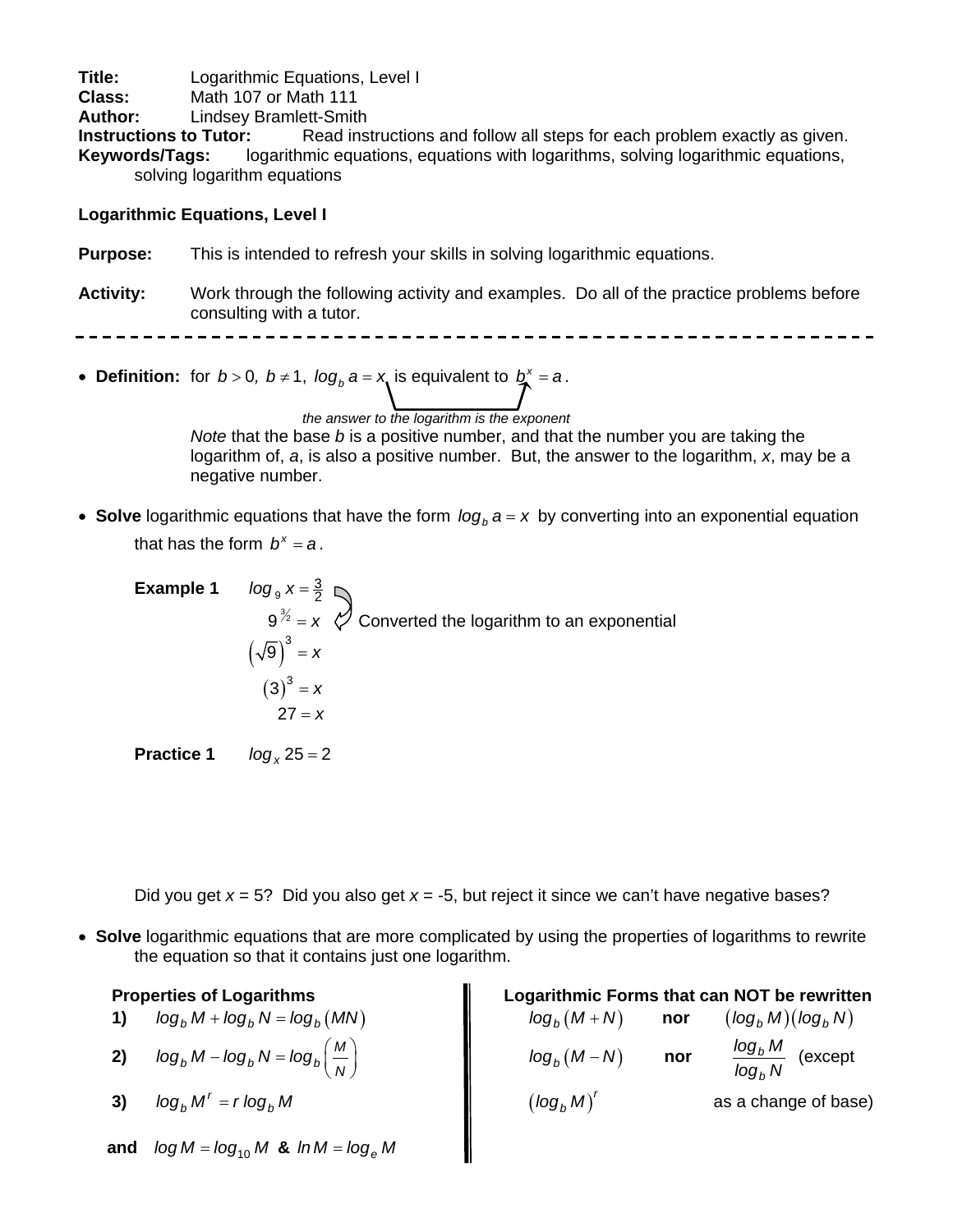**Example 2**  $log x = 1 - log(x - 3)$  $log x + log(x-3) = 1$ *log*  $\lfloor x(x-3) \rfloor = 1$   $\bigvee$  Property 1 of Logarithms  $10^1 = x(x-3)$   $\varphi$  Converted logarithm to exponential  $10 = x^2 - 3x$  $0 = x^2 - 3x - 10$  $0 = (x - 5)(x + 2)$ *x* = 5 or *x* = −2

*x* = 5 checks, but *x* = −2 does not:  $log(-2) = 1 - log(-2 - 3)$  means we would be taking a log of a negative number. So we have to reject -2 as a solution. Therefore, the solution is  $x = 5$ .

**Practice 2**  $log_3 x = 1 - log_3 (x + 2)$ 

Did you get *x* = 1? Did you reject *x* = −3 ?

**Example 3**  $log_6(2x-3) = log_6 12 - log_6 3$ Done using the method of Example 2: *log* 

$$
g_6(2x-3) - \log_6 12 + \log_6 3 = 0
$$
  
\n
$$
\log_6 \left[ \frac{(2x-3)3}{12} \right] = 0
$$
  
\n
$$
\log_6 \left[ \frac{2x-3}{4} \right] = 0
$$
  
\n
$$
6^0 = \frac{2x-3}{4}
$$
  
\n
$$
1 = \frac{2x-3}{4}
$$
  
\n
$$
4 = 2x-3
$$
  
\n
$$
7 = 2x
$$
  
\n
$$
x = \frac{7}{2}
$$

Since all of the terms are logarithms, we can solve this in a different way: rewrite each side of the equation as a single logarithm. Since they have the same base, and logarithms are one-to-one, the expressions we are taking the logs of must be equal.

$$
log_6 (2x-3) = log_6 \left[ \frac{12}{3} \right]
$$
  
\n $log_6 (2x-3) = log_6 (4)$   
\nThus,  $2x-3 = 4$ , and then  $x = \frac{7}{2}$ .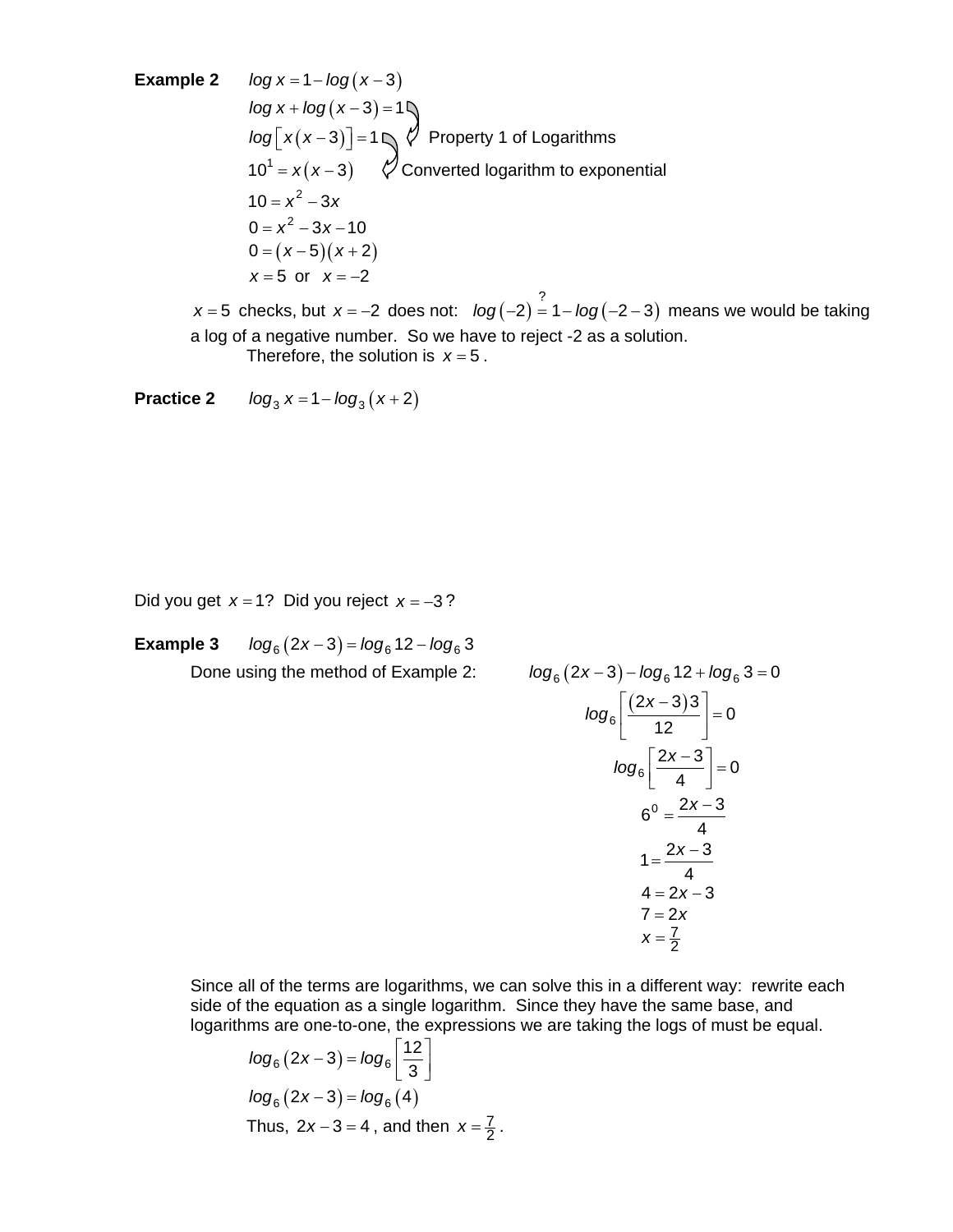**Practice 3**  $log(x-4) - log(3x-10) = log(\frac{1}{x})$  $(a-4) - log(3x - 10) = log(\frac{1}{x})$ 

Did you get *x* = 5? Did you reject *x* = 2, since you'd be taking a log of a negative number?

**Example 4**  $log_2(5x-6)$ 2  $\frac{\log_2(5x-6)}{1}$  = 2 *log x*  $\frac{-6)}{2}$  =

The left side cannot be rewritten using properties of logarithms. But we can multiply both sides of the equation by the common denominator:

 $log_2(5x-6) = 2 log_2 x$  $log_2(5x-6) = log_2 x^2$   $\sqrt{7}$  Property 3 of logarithms  $5x - 6 = x^2$  $0 = x^2 - 5x + 6$  $0 = (x-3)(x-2)$  $x = 3$  or  $x = 2$  (and both work)

**Practice 4**  $log(8x-7)$  = 2 *log x*  $\frac{-7)}{2}$  =

Did you get  $x = 7$ ? We have to reject  $x = 1$  in this problem since  $log 1 = 0$ , and no division by 0 is allowed!